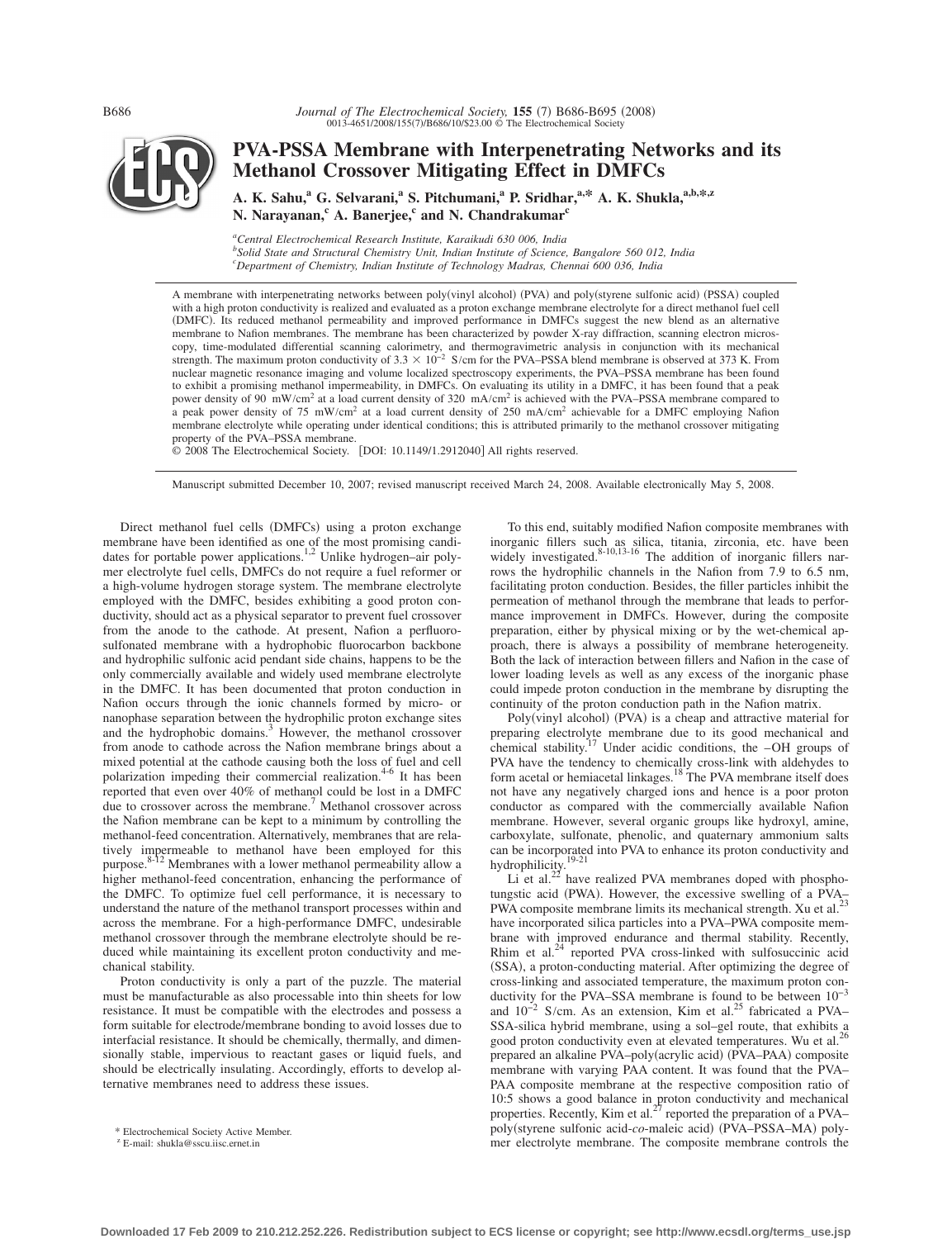membrane charge density and also prevents excessive swelling while exhibiting good proton conductivity of  $\sim 10^{-2}$  S/cm at room temperature.

It is in this context that the present investigation has identified a poly(vinyl alcohol)-based membrane with two different types of proton conduction in a tailor-made entity comprising both PVA and PSSA moieties to mimic Nafion-like properties for fuel cell operation. Following its accidental discovery by Haehnel and Herrmann in 1924, PVA has become one of the most studied polymers. $28-33$ PVA can be industrially produced rather cheaply; it is nontoxic and can easily form thin, large surface-area membranes, a characteristic most desired of fuel cells. We have characterized the PVA–PSSA membrane with interpenetrating networks developed during this study by various nuclear magnetic resonance (NMR) techniques in-<br>cluding imaging,<sup>34</sup> volume localized spectroscopy, and diffusometry. These are powerful techniques to investigate water and methanol dynamics in and across the membrane material.

Methanol self-diffusion coefficients, as determined by NMR techniques, are contrasted with methanol release kinetics NMR measurements; the former helps investigate localized environments and is sensitive to chemical composition and morphology, while the latter provides insight into the averaged long-range methanol transport properties. This contrast provides a bridge between the fundamental understanding of the composition and morphological structure of the membrane, and the impact of these factors on transport and the application of these membranes in DMFC technology. Indeed, spatially resolved NMR appears to emerge as an important tool in designing and identifying a membrane electrolyte for fuel cell applications.

We report the effective utility of a PVA–PSSA membrane in DMFCs. Such a DMFC yields a maximum power density of 90 mW/cm<sup>2</sup> at a load current density of 320 mA/cm<sup>2</sup> while operating at 70°C with 2 M aqueous CH3OH and gaseous oxygen feeds at its anode and cathode, respectively. The study also provides a diagnostic route for designing alternative membranes for fuel cells.

### **Experimental**

PVA [99.7% hydrolyzed; molecular weight (Mw) 115,000; Loba Chemie, India], poly(sodium-poly-styrene sulfonate) (Acros Organics; Mw 70,000), glutaraldehyde (25% aqueous), and sulfuric acid (98%) (both obtained from S. D. Fine Chemicals, India), as well as solvents were used as received. Deionized (DI) water  $(18.4 \text{ M}\Omega \text{ cm})$  used for experiments was produced by a Millipore system.

Next, 100 mL of 10 wt *%* PVA aqueous solution was prepared by dissolving the preweighed amount of PVA in water at 90°C, followed by its stirring for about 3 h to obtain a clear solution. The solution thus obtained was allowed to cool to room temperature. Then, 2 mL of glutaraldehyde (GA) solution was added gradually, followed by its stirring for 3–4 h. The required amount of poly(sodium-poly-styrene sulfonate) dissolved in water was added to the resultant PVA solution. The resultant mixture was stirred at room temperature until a homogeneous slurry was obtained. The resulting slurry is referred to as PVA–PSSA blend solution. The slurry was then cast as a membrane on a flat Plexiglas plate and allowed to dry at 60°C in a forced air convection oven. The PVA and PVA–PSSA blend membranes thus formed were removed and further cross-linked chemically by dipping in 2 M aqueous  $H_2SO_4$ solution for 3 h at room temperature ( $\sim$ 30°C). This process also facilitated the exchange of Na<sup>+</sup> ions present in the blend membrane with H<sup>+</sup> ions. After the reaction, the membranes were taken out and washed copiously with DI water to expel residual  $H_2SO_4$ .<sup>35</sup> All the membranes were stored in water for later use. The thickness of all the resultant membranes was around 150  $\mu$ m.

The crystalline structure of the membranes was examined using a Philips X-Pert X-ray diffractometer with a Cu K $\alpha$  radiation of wavelength  $\lambda = 1.54$  Å. The surface morphology was examined by a JEOL JSM 5400 scanning electron microscope (SEM). Thermo-

gravimetric analysis (TGA) was carried out using an SDT Q600 V8.2 TGA instrument, U.S.A. The measurements were made from 298 to 923 K, at a heating rate of  $10^{\circ}$ C/min under a N<sub>2</sub> atmosphere. The thermal characterization of pristine PVA and PVA–PSSA electrolyte membranes was conducted using a Mettler Toledo DSC825e temperature-modulated differential scanning calorimeter (DSC) between 303 and 473 K facilitated with Toledo Performance Evaluation Method (TOPEM) software. The mechanical strength, based on the ASTM D 882 constant rate of grip separation test, was evaluated from the stress–strain test on a Shimadzu universal testing instrument Autograph AGS-J10kN at 30°C. Membranes were pulled at a crosshead speed of 1 mm/min.

The water uptake of PVA and PVA–PSSA blend membranes was measured by immersing the membrane samples into DI water at room temperature for 24 h. Subsequently, the membranes were taken out, wiped carefully with a tissue paper, and immediately weighed on a microbalance. After drying the samples overnight in an air oven at 80°C, they were weighed again; the water uptake in the membranes, *W*, was obtained from the expression

$$
W = \frac{W_{\text{wet}} - W_{\text{dry}}}{W_{\text{dry}}}
$$
 [1]

where  $W_{\text{dry}}$  and  $W_{\text{wet}}$  are the weight of dry and corresponding watersorbed membranes, respectively.

Proton conductivity measurements were performed on the membranes in a two-probe cell using the ac impedance technique. The conductivity cell was comprised of two stainless steel electrodes, each of 20 mm diameter. The membrane sample was sandwiched in between these two stainless steel electrodes fixed in a Teflon block and kept in a closed glass container. The ionic conductivity data for the membranes were obtained under fully humidified conditions  $(-100\%)$  by keeping DI water at the bottom of the test container and equilibrating for around 24 h. Subsequently, the measurements were conducted between 303 and 403 K in the glass container having a provision for heat. The temperature was constantly monitored with a thermometer kept inside adjacent to the membrane. AC impedance spectra of the membranes were recorded in the frequency range between 1 MHz and 10 Hz with 10 mV amplitude using an Autolab PGSTAT 30 instrument. The resistance value associated with the membrane conductivity was determined from the highfrequency intercept of the impedance with the real axis. The membrane conductivity was calculated from the membrane resistance, *R*, from the equation

$$
\sigma = \frac{l}{RA} \tag{2}
$$

where  $\sigma$  is the proton conductivity of the membrane (S/cm), *l* is the membrane thickness (in centimeters), and *A* is the cross-sectional area of the membrane samples (in  $\text{cm}^2$ ).

For measurement of methanol crossover across the membranes, experiments were carried out in a two-compartment glass cell with the membrane in between. The aqueous 2 M methanol solution mixed with  $0.5$  M  $H_2SO_4$  was introduced on the left side (chamber 1) of the two-compartment cell, and  $0.5$  M  $H<sub>2</sub>SO<sub>4</sub>$  solution was placed on the right side (chamber 2). Methanol permeates from chamber 1 to chamber 2 through the membrane. Smooth platinum electrodes were used as the working and counter electrodes. A  $Hg|Hg_2SO_4$ ,  $SO_4^{2-}$  (MMS) reference electrode was used throughout. Cyclic voltammograms (CVs) were recorded using a SOLARTRON analytical 1480 Multistat to qualitatively estimate the methanol permeability of the membrane. The initial voltage and the potential steps were, respectively, 0 and 0.3 mV vs MMS. The results were taken at 1 h intervals and final data were recorded after reaching equilibrium at around 5 h. The amount of methanol permeating through the membrane was calculated from the methanol oxidation currents observed in the CVs.

The self-diffusion coefficient of water absorbed in the membranes was determined by the NMR pulsed field gradient stimulated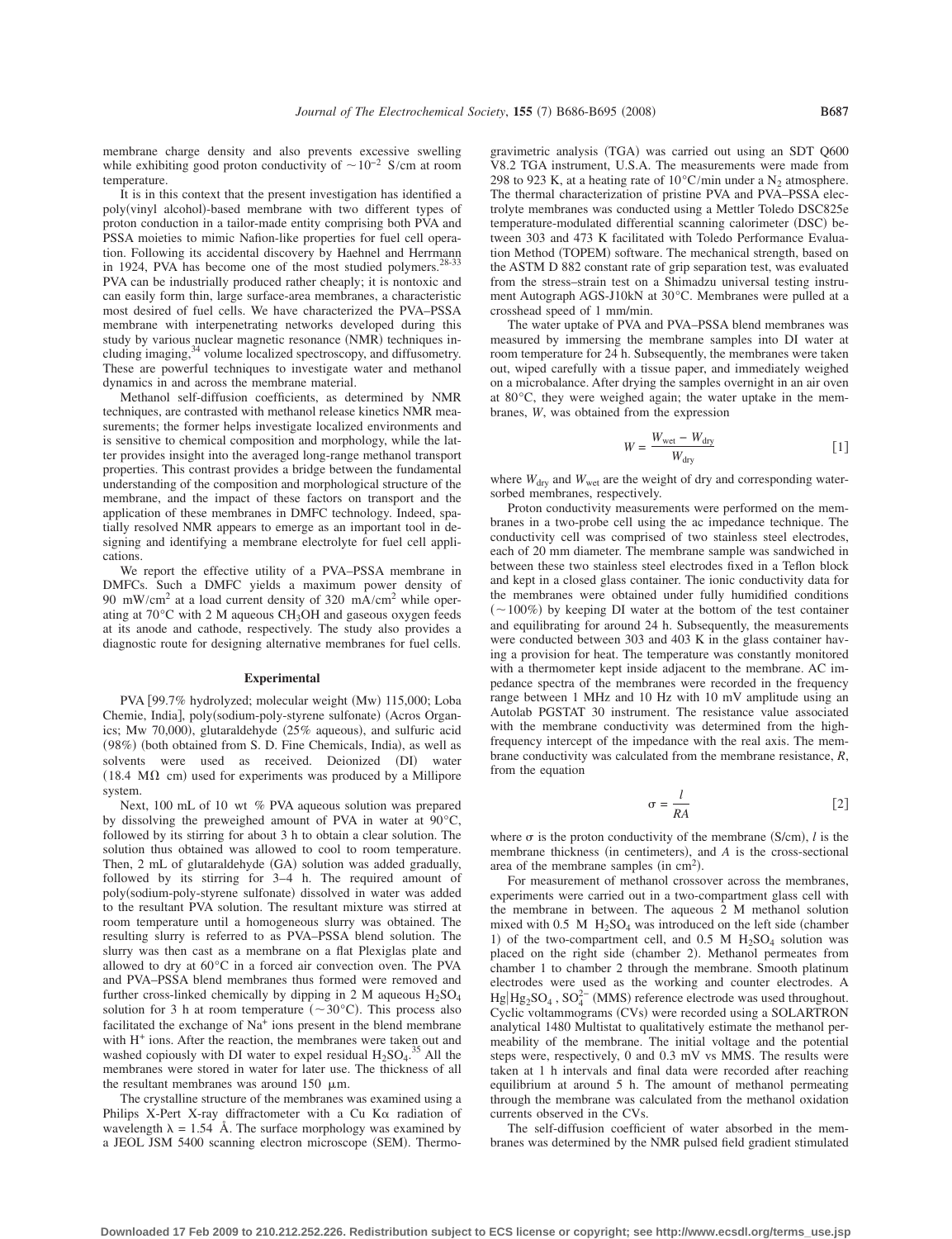echo (PGSTE) technique.<sup>36</sup> The experiment was carried out on a Bruker 500 MHz wide-bore Avance II NMR system equipped with a 5 mm diffusion probe, permitting a maximum *z*-gradient amplitude of about 18 T m−1. The sample in each case was a piece of the membrane (ca. 4 mm  $\times$  4 mm  $\times$  150  $\mu$ m) saturated with water and surface blotted. A set of experiments was carried out separately for PVA, PVA–PSSA (25 wt %) blend membranes, as well as for Nafion-117, all at 25°C. The relevant experimental parameters were spectral width =  $100,000$  Hz; relaxation delay = 5 s; number of time domain data points =  $1024$ ; number of scans = 4. The diffusion experiment was performed as a function of gradient amplitude. The fit equation employed to obtain the diffusion coefficient *D* was

$$
I(g) = I(0) \exp\left[-D\gamma^2 g^2 \delta^2 \left(\Delta - \frac{\delta}{3}\right)\right]
$$
 [3]

where  $I(g)$  is the signal intensity that results for a gradient amplitude  $g, I(0)$  is the signal intensity that results when the gradient is off,  $\gamma$ is the magnetogyric ratio of the observed nucleus,  $\delta$  is the gradient pulse duration (1 ms), and  $\Delta$  is the time interval between the start of the two gradient pulses (5.78–70 ms) that encode and decode the diffusion.

Echo planar imaging-based diffusion maps $37$  of the membranes (ca. 3 cm  $\times$  2 cm  $\times$  150  $\mu$ m) were also generated based on the pulsed gradient spin echo method<sup>38</sup> at 200 MHz on a Bruker Biospec 47/40 USR system to obtain the apparent diffusion coefficients (ADCs) in chosen regions of interest employing coronal (ZX) images. The experiments were performed with a 112/72 mm resonator in an actively shielded 12 cm gradient insert. ADCs were thus obtained for water in 2 M methanol/water, and  $CH<sub>3</sub>OH$  in 2 M methanol/ $D_2O$  using membranes equilibrated in the respective solvent/solvents mixtures.

Methanol release studies were also undertaken. Here, the diffusion of methanol from membrane balls saturated with 2 M methanol in  $D_2O$  into a surrounding medium of 2 M CD<sub>3</sub>OD in  $H_2O$  was investigated. The experimental strategy was to acquire the volume localized high-resolution proton  $({}^{1}H)$  NMR spectrum from a volume element in the surrounding medium outside the membrane ball as a function of time; the voxel chosen was a cube of edge 4 mm. The volume localization protocol employed was point resolved spectroscopy (PRESS), $39,40$  other relevant experimental parameters being repetition time  $(TR = 2500 \text{ ms } (1000 \text{ ms for Nafion})$ , echo time  $(TE) = 13.408$  ms, and number of averages  $(NA) = 64$ .

The membranes were used for their performance evaluation in DMFC by making membrane electrode assemblies (MEAs). An MEA consists of a membrane sandwiched between an anode and a cathode. Both the anode and cathode are comprised of a backing layer, a gas-diffusion layer (GDL), and a reaction layer. Teflonized Toray carbon papers (thickness  $= 0.27$  mm) were employed as the backing layers in these electrodes. Diffusion layers comprised of 1.5 mg/cm<sup>2</sup> of Vulcan XC-72R carbon slurry dispersed in cyclohexane were applied onto the backing layers and sintered in a muffle furnace at 350°C for 30 min. Pt–Ru (60 wt %, 1:1 atomic ratio), supported on Vulcan XC-72R carbon (Johnson Mathey) mixed with binder and coated onto one of the GDLs, represented the catalyst layer on the anode, and 40 wt *%* Pt catalyst supported on Vulcan  $\overline{XC}$ -72R carbon<sup>5</sup> (in-house) mixed with binder coated onto the other GDL represented the catalyst layer on the cathode. The binder was Nafion solution for MEAs with Nafion-117 membrane, PVA solution for MEAs with PVA membrane, and PVA–PSSA solution for MEAs with PVA–PSSA membrane. The catalyst loading on both the anode and cathode was kept at  $2 \text{ mg/cm}^2$ . A thin layer of Nafion solution was subsequently applied over the catalyst layer for fabricating the MEA using Nafion-117 membrane. Similarly, a thin layer of PVA solution was applied over the catalyst layer of each electrode for MEA with the PVA membrane and a thin layer of PVA–PSSA solution was applied onto the catalyst layer of each electrode for MEA with the PVA–PSSA membrane. The active area for the DMFCs was

4 cm2. MEAs with PVA and PVA–PSSA blend membranes were obtained by hot-pressing at 15 kN ( $\sim 60$  kg/cm<sup>2</sup>) at 80°C for 3 min. The MEA with the Nafion-117 membrane was hot-pressed at 125°C for 3 min.

MEA performance was evaluated using a conventional fuel cell fixture with a parallel serpentine flow field machined on graphite plates (Schunk Kohlenstofftechnic). The cells were tested at 70°C with 2 M aqueous methanol with a flow rate of 4 mL/min at the anode side and oxygen at the cathode side with a flow rate of 400 sccm per minute at atmospheric pressure. Measurements of the cell potential as a function of current density were conducted galvanostatically using an LCN100–36 electronic load (Bitrode Corporation, U.S.A.). In situ measurements on  $CO<sub>2</sub>$  permeation and methanol crossover from anode to cathode for different membranes in the fuel cell have been carried out as reported in the literature. $41$  In brief, the methanol crosses over from the anode to the cathode through the polymer electrolyte membrane in DMFC. At the cathode, the crossed-over methanol from the anode is oxidized catalytically by a reaction with oxygen at the catalyst surface. The amount of crossedover methanol can be analyzed gravimetrically by monitoring the  $CO<sub>2</sub>$  at the cathode exhausts. For this purpose,  $CO<sub>2</sub>$  from the cathode outlet was passed through a clear but saturated  $Ba(OH)_2$  solution, which leads to the formation of  $BaCO<sub>3</sub>$  precipitate according to Eq. 4

$$
CO2 + Ba(OH)2 \rightarrow BaCO3 \downarrow + H2O
$$
 [4]

 $BaCO<sub>3</sub>$  precipitate was separated from the liquid by a centrifuge, washed with DI water, and subsequently dried at 70°C for 24 h. After cooling to room temperature, it was weighed in a precision balance. The transport of methanol in a DMFC can be visualized in terms of equivalent currents to obtain the rates of methanol crossover. The equivalent current  $(i_{pmMeOH}, mA/cm^2)$  of the crossedover methanol from the anode to the cathode can be described as follows

$$
i_{\text{pmtMeOH}} = \frac{6F(W_{\text{BaCO}_3})_c}{3600A M_{\text{BaCO}_3}} \tag{5}
$$

The term on the right side of Eq. 5 expresses the equivalent current of total  $CO<sub>2</sub>$  flux collected at the cathode exhaust,  $F$  represents the Faraday constant,  $(W_{BaCO_3})_c$  is the dry BaCO<sub>3</sub> weight collected at the cathode exhaust in 1 h (mg/h), A is the electrode area  $\text{(cm}^2\text{)}$  of the cell, and  $M_{BaCO_3}$  is the molecular weight of BaCO<sub>3</sub>. The aforesaid procedure was repeated at different load current densities and the corresponding equivalent currents  $(i_{pmMeOH}, mA/cm^2)$  of the crossed-over methanol were estimated.

### **Results and Discussion**

*XRD analysis*.— The interpenetrating networks in PVA–PSSA blend membranes in conjunction with GA are shown in Fig. 1. Figure 2 shows X-ray diffraction (XRD) patterns for pristine PVA and PVA–PSSA blend membranes. As reported by Xu et al.,<sup>23</sup> the PVA membrane shows a semicrystalline structure with a distinct peak at  $2\theta \approx 20^{\circ}$  and a broad peak at  $2\theta \approx 41^{\circ}$ . The intensity of the peak at 20° decreases dramatically as the PSSA content increases in the PVA–PSSA blend membrane, and the amorphous region in PVA– PSSA blend membrane appears more pronounced. The amorphous characteristic of the PVA–PSSA blend membrane seen here helps enhance the ionic conductivity due to the flexibility of local chain segmental motion in the polymer matrix.<sup>4</sup>

*Electron microscopy results*.— Figure 3 illustrates typical SEM pictures for pristine PVA and PVA–PSSA blend membranes. In the micrographs, the PVA–PSSA blend membrane shows a lesser surface homogeneity with extended roughness in relation to a pristine PVA membrane. It is noteworthy that the membrane roughness is beneficial for promoting liquid permeation in the membrane and water retention.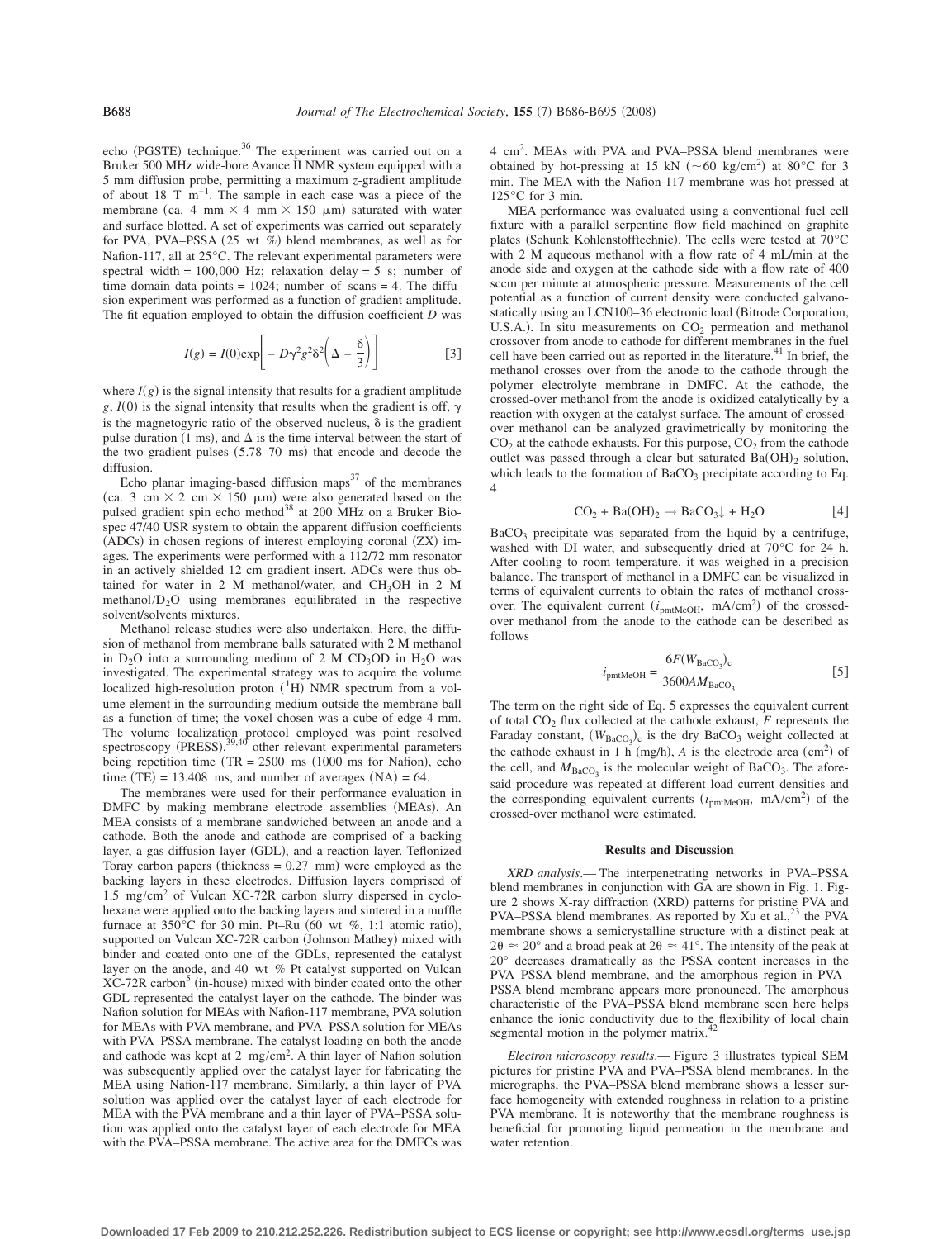

Journal of The Electrochemical Society, **155** (7) B686-B695 (2008)

**Figure 1.** Interpenetrating networks of PVA–PSSA polymer in conjunction with GA.

*TGA and DSC study*.— As shown in Fig. 4, TGA curves of the PVA–PSSA blend membranes are fitted using three main degradation stages arising from thermal dehydration, thermal desulfonation, and thermal oxidation of the polymer matrix. The first weight loss of 30 wt % between  $\sim$  303 and  $\sim$  453 K is due to the evaporation of surface and moderately bound water in the blend membranes. By comparison, a weight loss of only about 10 wt *%* is seen for the pristine PVA membrane between  $\sim$  303 and  $\sim$  423 K. The second weight loss of about 10 wt *%* for PVA–PSSA membranes is found between  $\sim$  453 and 693 K, and corresponds to the loss of sulfonic acid groups by desulfonation; there is no such weight loss seen for pristine PVA membrane due to the absence of sulfonic acid groups. In the third weight loss region at temperatures  $>693$  K, the polymer residues are further degraded at  $T = 743$  K, which corresponds to the decomposition of the main chains of the  $PVA.<sup>27</sup>$  By comparison, the PVA membrane undergoes total thermal oxidation between  $\sim$  423 and  $\sim$  743 K due to the decomposition of its polymeric (side and main) chains. $43$  The remaining mass after the polymer decomposition in all the membranes is due to the residual char.

Figure 5 shows the DSC-TOPEM data for pristine PVA and PVA–PSSA membranes. The reversing heat flow curves are considered for calculation of the glass transition temperature  $(T_g)$ . The



Figure 2. (Color online) XRD profiles for PVA and PVA–PSSA blend membranes.

WD15.8mm 25.0kV x3.5k 10um SF.  $22-Dac-06$ 

midpoints of ASTM glass-transition temperatures for pristine PVA and PVA–PSSA membranes are at 381.26 and 432.75 K, respec-



**Figure 3.** Typical SEM images for PVA and PVA–PSSA blend membrane.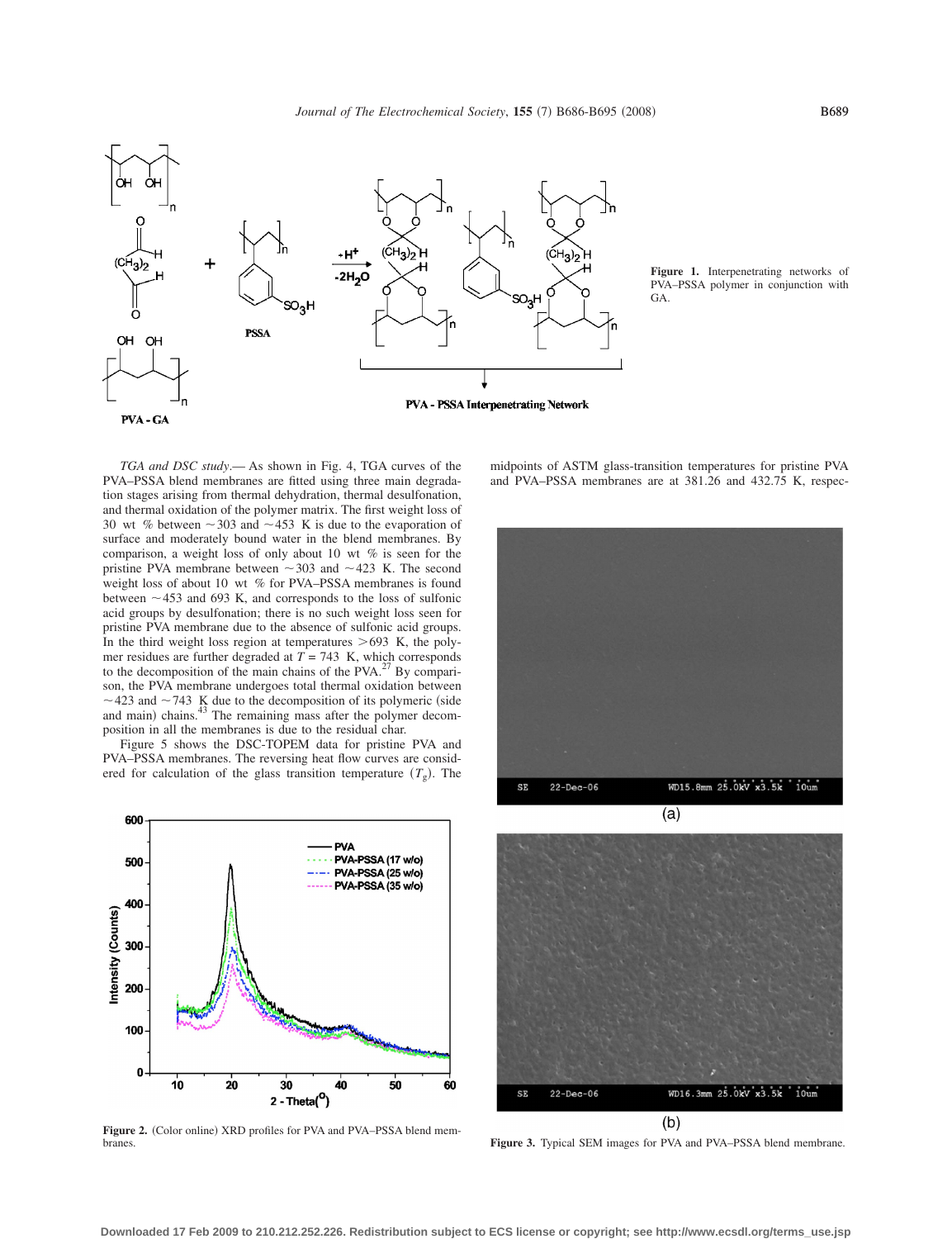

Figure 4. (Color online) TGA thermograms for PVA and PVA–PSSA blend membranes.

tively. In the literature, a  $T_g$  value of 398 K is reported for Nafion membrane. A higher  $T_g$  value for PVA–PSSA suggests a higher range of temperature stability and compatibility for MEA fabrication and their use in DMFCs. A single  $(T_g)$  value indicates a homogeneous and compatible single-phase blend membrane. Accordingly, PVA–PSSA blend membranes are truly poly blended.

*Mechanical characteristics of membrane*.— Figure 6 shows the stress–strain data for PVA and PVA–PSSA blend membrane at 30°C. On the basis of stress–strain data, it is difficult to identify the onset of the yielding point. Therefore, a proportional limit stress<sup>44</sup> has been considered to indicate the onset of plastic deformation, and hence the strength. To determine the proportional limit stress, the tangents to the regions on either side of the "bend" are extended up to their intersection. The point of intersection is defined as the proportional limit stress. Young's modulus, which indicates the stiffness of the material, is taken as the linear regression for the initial linear part of the stress–strain curve. The Young's modulus and proportional limit stress of the PVA membrane are 3.24 and 0.977 MPa, respectively. In the case of PVA–PSSA blend membrane, the Young's modulus and proportional limit stress are 18.3 and 1.916 MPa, respectively. The high Young's modulus and proportional limit stress values observed for the blend membrane suggest a high strength and stiffness for the blend membrane in relation to the pristine PVA membrane. The Young's modulus for the PVA–PSSA blend membrane is also comparable with the value of 15 MPa reported for commercial Nafion membrane.<sup>44</sup>

*Proton conductivity and water-uptake study*.— Figure 7 shows a plot of the proton conductivity of pristine PVA, PVA–PSSA blend, and Nafion-117 membranes as a function of temperature. The proton conductivity of the pristine PVA membrane increases with temperature and attains a maximum value of  $9.4 \times 10^{-4}$  S/cm at 353 K; a decrease in conductivity is observed beyond 353 K. The proton conductivity of the PVA–PSSA blend membrane increases with the PSSA content. It is realized that the proton conductivity for PVA–35 wt *%* PSSA is maximum at 373 K, beyond which the conductivity decreases. The proton conductivity behavior for the PVA–PSSA membrane is similar to commercial Nafion membrane. In general, during the chemical treatment, hydroxyl groups of PVA matrix tend to cross-link with GA to generate a hydrophobic barrier, providing the polymer a stable morphology that prevents the polymer from dissolving in water. Hydrogen bonds between –OH of  $PVA$  and  $-SO<sub>3</sub>H$  of PSSA possibly arise due to the decrease in the distance between the polymer chains. Such a physical interaction between the functional groups results in the formation of hydrophilic ionic channels (or microdomains) by the arrangement of hydrophilic polymeric groups that facilitate proton conduction.<sup>4</sup>

All the membrane samples exhibit an Arrhenius-type temperature dependence of proton conductivity, suggesting thermally activated proton conduction. The activation energy, which is the minimum energy required for proton transport, is obtained for each membrane from the slope of Arrhenius plots using the relationship

$$
\sigma = \sigma_0 e^{-(E_a/RT)} \tag{6}
$$

where  $\sigma$  is the proton conductivity (in S/cm),  $\sigma_0$  is the preexponential factor,  $E_a$  is the activation energy (in kJ/mol),  $R$  is the universal gas constant  $(=8.314 \text{ J/mol K})$ , and *T* is the absolute  $temperature(K)$ .

As proton conductivity is thermally activated, it is obvious to expect a rise in the conductivity with temperature. The decay in the conductivity values above 353 K observed for PVA membrane suggests dehydration of the membrane. Thus, not only the capacity of water uptake but also the capacity of the membrane to retain water at higher temperatures is seminal for proton conductivity. The *E*<sup>a</sup> values of PVA–PSSA blend membranes are higher (10–16 kJ/mol) than the  $E_a$  value (8.8 kJ/mol) for pristine PVA membrane. In other words, the  $E_a$  for proton conduction increases with the introduction of PSSA moiety into the PVA matrix. This can be explained by the existence of free and bound water content in the membranes. As mentioned above, the ratio of free water to bound water is higher in the PVA membrane than the PVA–PSSA blend membrane. According to the vehicular mechanism,<sup>46</sup> free water can act as a protoncarrying medium. However, free water evaporates faster than bound water. The proton conductivity of pristine PVA membrane recedes after 353 K due to the loss of free water (see Fig. 4). PVA–PSSA blend membranes can hold higher water content than the pristine PVA membrane. Thus, in the case of the PVA–PSSA blend membrane, the proton conductivity increases with temperature up to 373 K owing to good water retention. The decrease in proton conductivity after 373 K indicates a loss of bound water, which is hydrogen bonded between PVA and PSSA moieties. The aforesaid characteristic of PVA–PSSA blend membranes is also conducive to polymer electrolyte fuel cells operating at elevated temperatures.

The water uptakes for the PVA and PVA–PSSA blend membranes have also been studied; the data are presented in Fig. 8. The water content in blend membranes is higher in relation to the pristine PVA membrane. The water uptake in the PVA–PSSA blend membrane increases with increasing PSSA content, and reaches a maximum at 25 wt *%* of PSSA. When the PSSA content exceeds more than 25 wt *%* in the blend membrane, the water uptake is found to decrease, possibly due to an increase in the degree of cross-linking that reduces the space for retaining water around sulfonic acid groups.

*Measurements on self-diffusion coefficient by NMR*.— The data on the apparent self-diffusion coefficient ( $D_{app}$ ) of water in Nafion-117, PVA, and PVA–PSSA blend membranes are presented in Table I. It is found that the apparent self-diffusion coefficient  $D_{\text{app}}$  of water in all the membranes is about an order of magnitude less than that of free water  $(2.3 \times 10^{-9} \text{ m}^2 \text{ s}^{-1})$ . The  $D_{app}$  of water in the PVA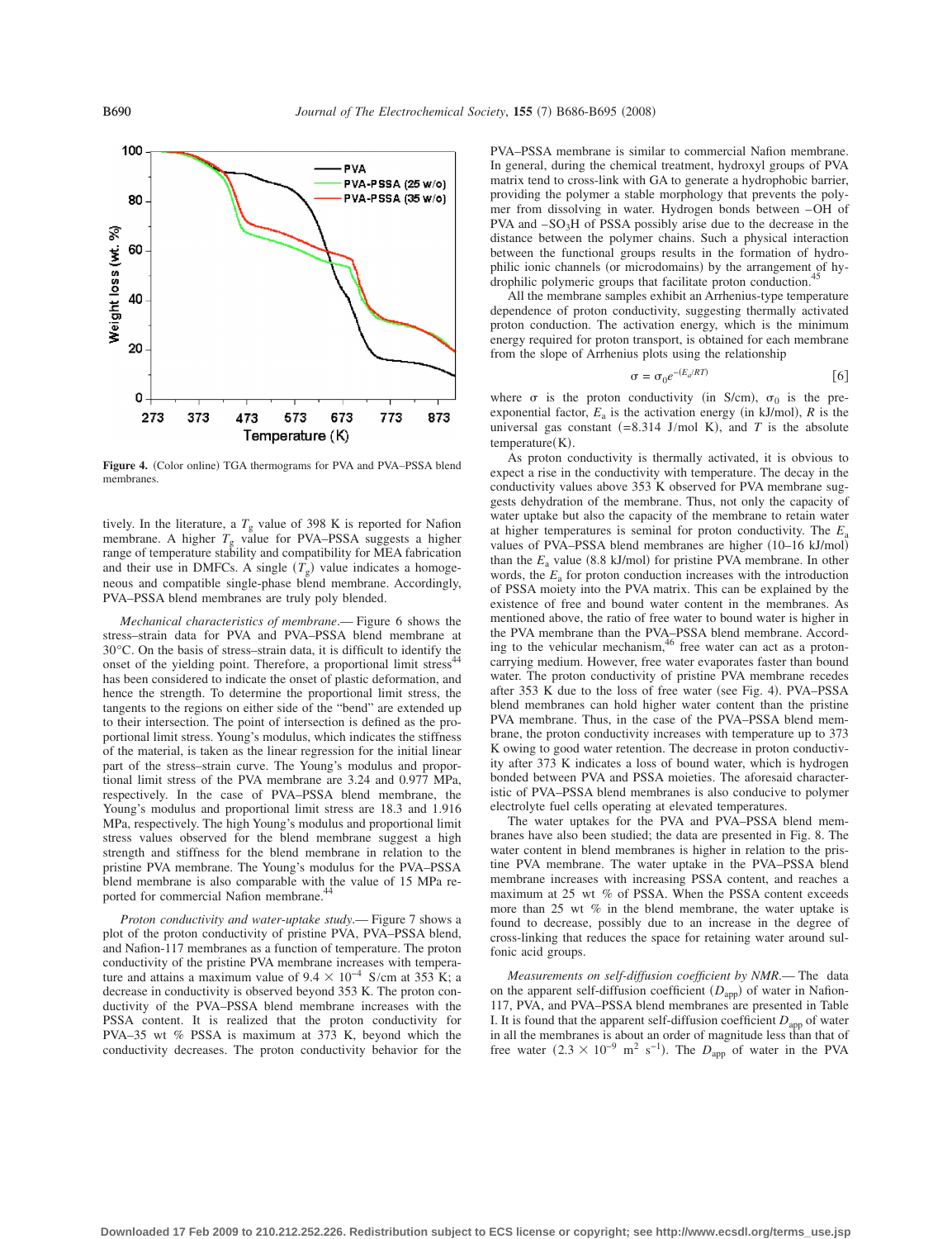

**Figure 5.** Typical DSC TOPEM data for (a) PVA and (b) PVA–PSSA blend membrane.



membrane is lower than that of water in the PVA–PSSA (25 wt %) blend membrane, while it is highest for Nafion (6.28)  $\times$  10<sup>-10</sup> m<sup>2</sup> s<sup>-1</sup> at  $\Delta$  = 5.78 ms). Further, the measurement of  $D_{app}$ was performed as a function of the time interval  $(\Delta)$  between the two gradient pulses ( $\Delta = 5.78-70$  ms). That the diffusion is restricted, especially in PVA, is demonstrated by the significant decrease of the apparent diffusion coefficient when  $\Delta$  increases. The variation of  $D_{\text{app}}$  with respect to  $\Delta$  is much smaller for the PVA– PSSA blend membrane. This mirrors the diffraction results, which show a higher amorphous content in the blend membrane compared to the pristine PVA membrane. It was not possible to measure *D*app for Nafion as a function of  $\Delta$  because of the significantly increased

linewidth of the water signal in this case.<sup>d</sup> Accordingly, PVA appears to provide a significantly more restrictive environment for water diffusion as compared to the PVA–PSSA blend membrane.

We have obtained an approximate expression for the apparent diffusion coefficient  $D_{\text{app}}$  without invoking the long-time limit [which stipulates  $\Delta \ge a^2/(2D)$ ]; it may be shown that when the stipulation for the long-time limit is not met, we have

B691

<sup>&</sup>lt;sup>d</sup> The estimated apparent spin–spin relaxation time (i.e.,  $T_2^*$ ) values of water in Nafion, PVA, and PVA–PSSA blend membranes are 0.64, 2.65, and 1.18 ms, respectively. Here,  $T_2^*$  has been approximated as  $(\pi \times \text{linewidth})^{-1}$ .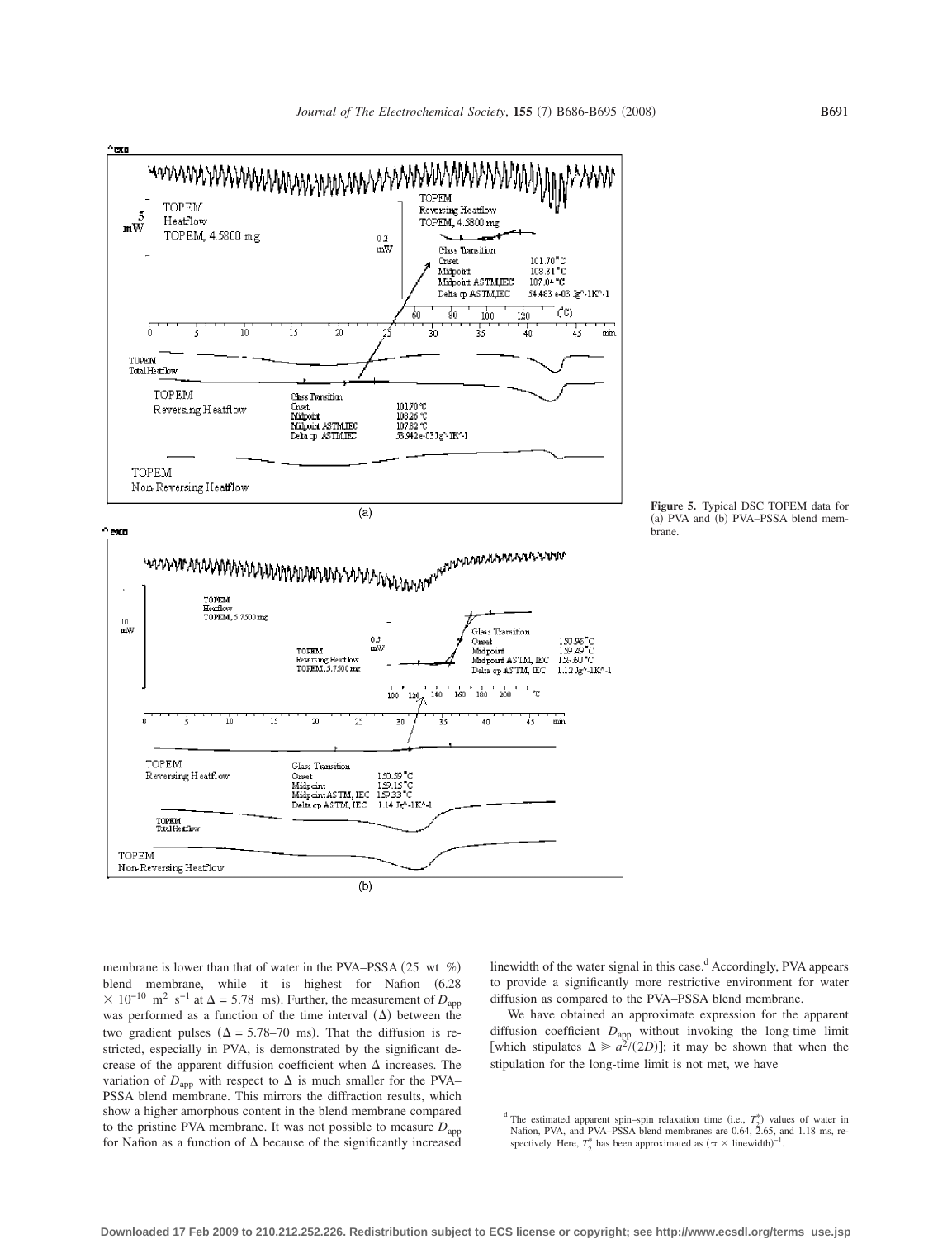

Figure 6. (Color online) Typical stress-strain curves for dry PVA and PVA– PSSA blend membrane at ambient conditions.

$$
D_{\rm app} = \frac{a^2}{12\Delta} [1 - e^{-\pi^2 D \Delta/a^2}]
$$
 [7]

The standard expression in the long-time limit involves only the first term in square brackets. Employing our expression, the distance scale of the restriction in PVA may be estimated to be  $17 \mu m$ , while the real diffusion coefficient amounts to  $4.1 \times 10^{-10}$  m<sup>2</sup> s<sup>-1</sup>.

Further, ADCs were also obtained at 200 MHz on membrane samples (ca.  $30 \times 20$  mm). These data are presented in Table II. These data were obtained by a two- or three-parameter fit of the data obtained from six diffusion weighted images in each case, in accordance with the following equation

$$
I(b) = I(\infty) + [I(0) - I(\infty)]\exp(-bD_{app})
$$
 [8]

In Eq. 8,  $I(b)$  is the image intensity for a given value of the diffusion weighting factor *b*, and other symbols have obvious significance. From Table II, the close agreement of these image-based values of *D*app obtained at 200 MHz with the self-diffusion measurement results at 500 MHz is noted. ADCs were also measured from diffusion-weighted images at 200 MHz for membranes equilibrated in 2 M CH<sub>3</sub>OH/H<sub>2</sub>O as well as 2 M CH<sub>3</sub>OH/99.9% D<sub>2</sub>O. These data are summarized in Table III.



Figure 7. (Color online) Temperature dependence for PVA and PVA–PSSA blend membranes on conductivity.



**Figure 8.** Water uptake results for PVA and PVA–PSSA blend membranes.

*Kinetic study involving diffusion of CH3OH from membrane ball to 2 M CD3OD in water*.— The diffusion of methanol from Nafion, PVA, and PVA–PSSA (25 wt %) membrane balls saturated with 2 M CH<sub>3</sub>OH in D<sub>2</sub>O to surrounding 2 M CD<sub>3</sub>OD in water has been recorded at different time intervals by PRESS spectroscopy.

The intensity of the methyl signal in a voxel chosen to lie fully outside the ball was measured as a function of time. The ball had a "diameter" of approximately 8.2 mm. The center of the 4 mm voxel selected was at a vertical distance  $(y)$  of 10.7 mm from the center of the ball, the other two coordinates  $(x \text{ and } z)$  remaining unchanged. Volume localized spectra  $(64 \mu L)$  for the three systems are plotted as a function of time in Fig. 9a-c, respectively. These stacked plots clearly demonstrate the clean separation of the methyl peak (of methanol) from the water peak, as well as the efficient suppression of the latter. The kinetics data are culled from the volume localized spectral intensity in the methyl region of the  ${}^{1}H$  spectra and are presented in Fig. 10a-c, respectively. Equation 9 below is used to fit the curve

$$
I(t) = I(\infty)[1 - A \exp(-kt)]
$$
 [9]

Table IV summarizes the data for the three systems. Methanol release kinetics clearly demonstrates Nafion to exhibit the highest methanol permeability; PVA manifests the lowest, while PVA–PSSA blend has an intermediate permeability value.

*Methanol crossover study and performance evaluation of DMFC*.— Figure 11 shows the cyclic voltammetry curves for methanol oxidation in chamber 2 obtained on platinum electrodes subsequent to methanol crossover across Nafion-117, pristine PVA, and PVA–PSSA blend membranes after 5 h. It is seen that the methanol oxidation limiting current for pristine PVA membrane is 0.49 mA/cm<sup>2</sup>, while the methanol oxidation limiting current of Nafion-117 is 0.84 mA/cm<sup>2</sup>. The lower methanol oxidation current obtained for the PVA membrane, which is rigid and has fewer pores (due to proper cross-linking of the PVA with GA) restricts the flow of methanol from chamber 1 to chamber 2. Interestingly, little difference is observed between the methanol oxidation peaks for methanol crossover across pristine PVA and PVA–PSSA blend membranes

Figure 12 compares the polarization curves for MEAs comprising Nafion-117, pristine PVA, and PVA–PSSA blend membranes in DMFCs at  $70^{\circ}$ C. A peak power density of 75 mW/cm<sup>2</sup> at a load current density of  $250 \text{ mA/cm}^2$  is observed for the DMFC with an MEA comprised of Nafion-117 membrane. The peak power density of about 13 mW/cm<sup>2</sup> at a load current density of 50 mA/cm<sup>2</sup> is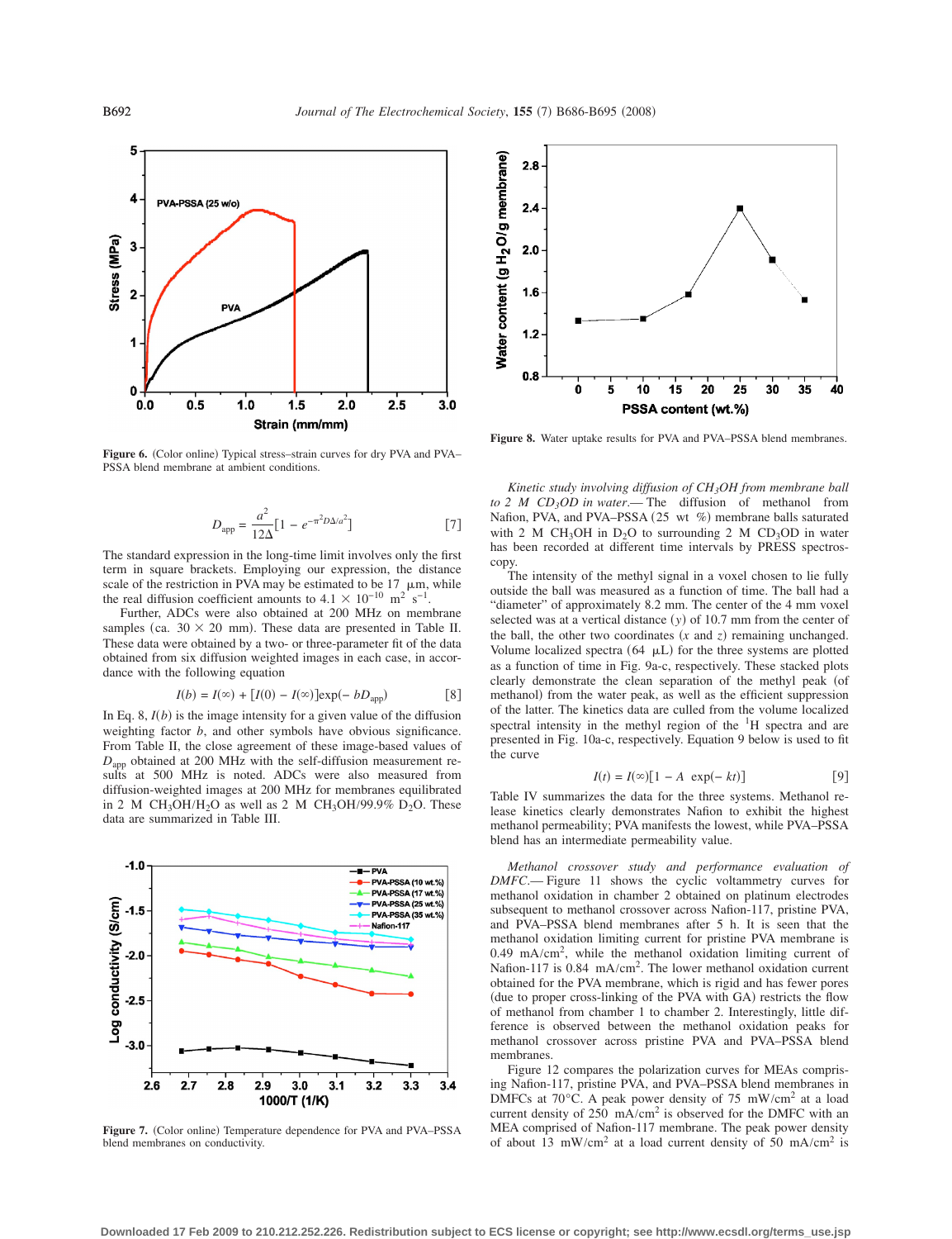|              | <b>PVA</b>                                           |              | $PVA-PSSA (25%)$                                     |              | Nafion                                               |  |  |
|--------------|------------------------------------------------------|--------------|------------------------------------------------------|--------------|------------------------------------------------------|--|--|
| $\Delta(ms)$ | $D \times 10^{10}$ (m <sup>2</sup> s <sup>-1</sup> ) | $\Delta(ms)$ | $D \times 10^{10}$ (m <sup>2</sup> s <sup>-1</sup> ) | $\Delta(ms)$ | $D \times 10^{10}$ (m <sup>2</sup> s <sup>-1</sup> ) |  |  |
| 5.78         | 3.53                                                 | 5.78         | 4.35                                                 | 5.78         | 6.28                                                 |  |  |
| 20.00        | 2.84                                                 | 20.00        | 4.27                                                 | 20.00        |                                                      |  |  |
| 50.00        | 2.34                                                 | 50.00        | 4.28                                                 | 50.00        |                                                      |  |  |
| 70.00        | 2.17                                                 | 70.00        | 4.15                                                 | 70.00        |                                                      |  |  |

**Table I. Apparent diffusion coefficient of water in PVA, PVA–PSSA, and Nafion membranes from PGSTE measurements with different time intervals**  $\Delta$  between the gradient pulses  $(5.78 - 70 \text{ ms})$ .

observed for the DMFC with an MEA comprised of pristine PVA membrane. By contrast, a power density of 90 mW/cm<sup>2</sup> at a load current density of 320 mA/cm<sup>2</sup> is observed for the DMFC with an MEA comprised of PVA–25 wt *%* PSSA blend membrane under identical operational conditions. It is obvious that the existence of PSSA, a strong proton-conducting medium in the blend membrane, assists the blend membrane to achieve higher proton conductivity which improves the DMFC performance. Although the methanol crossover across pristine PVA membrane is less than that found across Nafion-117 membrane, we find the performance of the DMFC using pristine PVA membrane to be lower than the performance of the DMFC using Nafion-117 membrane and attribute it to the poor conductivity of PVA and poor adhesion of the membrane with the catalyzed electrodes.

Figure 13 shows the equivalent current for crossed-over methanol across Nafion-117 and PVA–PSSA blend membranes at varying load current densities. The data for the PVA membrane are not shown due to the low operating currents for the cell. Figure 13 shows that the methanol crossover decreases significantly with increasing the load currents for the DMFCs with both the membranes. Interestingly, the PVA–PSSA blend membrane exhibits a lower methanol crossover compared to Nafion membrane. These data further corroborate the ex situ measurement of methanol crossover for different membranes by cyclic voltammometry and NMR.

In practice, the pristine PVA membrane described in this study may encounter a large interfacial resistance owing to the poor adhesion between PVA film and catalyzed electrodes. However, in the case of the blend membrane, the membrane surface roughness helps to increase the adhesion and three-phase contact between electrodes, and the membrane. Accordingly, DMFCs with the PVA–PSSA blend membrane exhibit an improved performance. Moreover, the ease of preparation of PVA–PSSA blend membranes described in this study provides an option to tailor hydrophilic–hydrophobic regions in the membrane.

The cost of the PVA–PSSA blend membrane is about 50 times lower than the Nafion membrane; the former possesses features that enable a higher stability during the cell operation. It is anticipated that the presence of a PVA-rich constituent in the blend membrane

| Table II. Apparent diffusion coefficients of water using diffusion |  |  |
|--------------------------------------------------------------------|--|--|
| weighted imaging ( $\Delta = 5.036$ ms).                           |  |  |

| Membrane specification         | $D \times 10^{10}$ (m <sup>2</sup> s <sup>-1</sup> ) |
|--------------------------------|------------------------------------------------------|
| <b>PVA</b>                     | 3.78                                                 |
| PVA-PSSA $(25 \text{ wt } \%)$ | 4.87                                                 |
| Nafion                         | 7.53                                                 |



Figure 9. Volume localized spectra of methanol release from balls of (a) Nafion (acquired at 22, 48, 93, 147, 206, 266, 326, and 446 min after dropping the equilibrated ball in the solvent mixture), (b) PVA (acquired at 30, 71, 129, 190, 249, 309, 371, and 460 min after dropping the equilibrated ball in the solvent mixture), and (c) PVA–PSSA (25 wt %) (acquired at 13, 54, 95, 136, 178, 215, 287, and 348 min after dropping the equilibrated ball in the solvent mixture). In all the stacked plots, time increases from bottom to top.

|  |  |  | Table III. Apparent diffusion coefficients in solvent mixtures using diffusion weighted imaging ( $\Delta = 5.036$ ms). |  |  |  |  |  |  |  |  |
|--|--|--|-------------------------------------------------------------------------------------------------------------------------|--|--|--|--|--|--|--|--|
|--|--|--|-------------------------------------------------------------------------------------------------------------------------|--|--|--|--|--|--|--|--|

| Membrane specification         | $D \times 10^{10}$ (m <sup>2</sup> s <sup>-1</sup> )<br>Pure water | $D \times 10^{10}$ (m <sup>2</sup> s <sup>-1</sup> )<br>$2 M$ MeOH in H <sub>2</sub> O | $D \times 10^{10}$ (m <sup>2</sup> s <sup>-1</sup> )<br>2 M MeOH in $D_2O$ |
|--------------------------------|--------------------------------------------------------------------|----------------------------------------------------------------------------------------|----------------------------------------------------------------------------|
| <b>PVA</b>                     | 3.78                                                               | 14.7                                                                                   | 9.67                                                                       |
| PVA-PSSA $(25 \text{ wt } \%)$ | 4.87                                                               | 5.63                                                                                   | 4.83                                                                       |
| Nafion                         | 7.53                                                               | 7.30                                                                                   | 5.53                                                                       |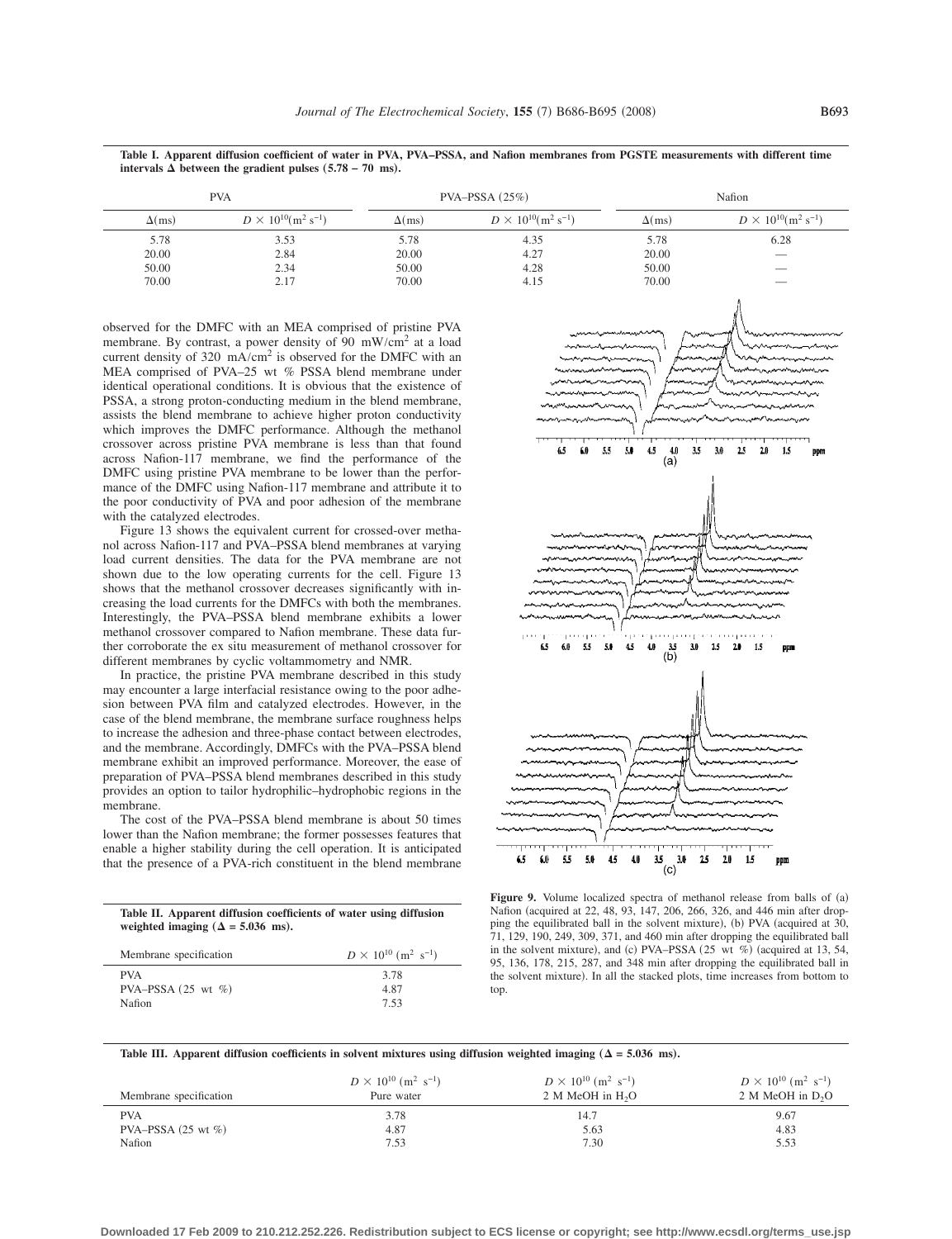

**Figure 10.** Integral of methyl signal of methanol vs time for three different membrane balls: (a) Nafion, (b) PVA, and (c) PVA–PSSA (25 wt %). All the plots were fitted with a first-order exponential equation:  $I(t) = I(\infty)[1]$  $-A \exp(-kt)$ ].

would provide stability to the perceived attack of in situ generated H2O2 during cell operation by virtue of its known stability against

**Table IV. Methanol release kinetics from membrane balls.**  $M$ embrane k (min<sup>-1</sup>)  $\times$  10<sup>3</sup>  $PVA$  0.63 PVA–PSSA (25 wt %) 2.47<br>4.93 Nafion

peroxide. Moreover, due to the higher water uptake of the blend membrane, the concentration of  $H_2O_2$  generated inside the fuel cell during operation is decreased. Added to these features, the wellcross-linked network is expected to reduce the gas crossover during the cell operation, thereby preventing the formation of deleterious radicals that are known to affect the Nafion membranes.<sup>47</sup> A detailed study on these aspects is currently underway in the authors' laboratory. The aforesaid features, coupled with the demonstrated results reported in this study, make this blend membrane competitive with Nafion membranes.

### **Conclusions**

One of the challenges in realizing commercially viable DMFCs is to develop a cost-effective substitute to Nafion membranes presently employed with these fuel cells. Toward this endeavor, we have reported here a cost-effective PVA–PSSA membrane exhibiting a high proton conductivity with a reduced methanol permeability, good water retention capacity, and mechanical stability. The mem-



Figure 11. (Color online) CVs for Nafion-117, pristine PVA, and PVA– PSSA blend membrane at a scan rate of 100 mV s<sup>−1</sup> after 5 h.



Figure 12. (Color online) Performance curves for DMFCs with Nafion-117, pristine PVA, and PVA–PSSA blend membranes at 70°C using aqueous methanol and oxygen reactants at atmospheric pressure.